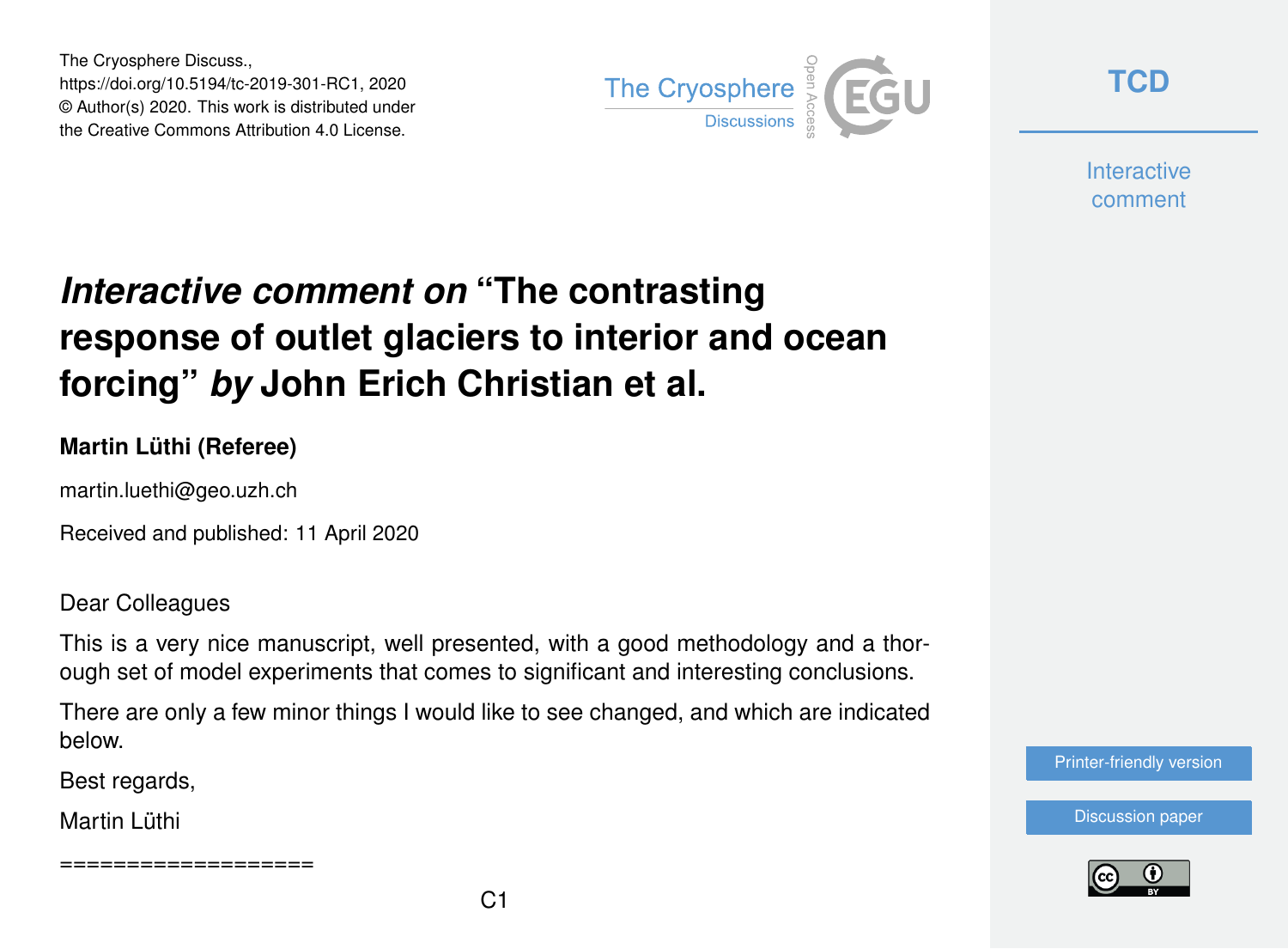General comments:

- clearly written
- flotation-based calving criterion -> what would change with other parametrizations?
- call "interior forcing" something more like "mass balance forcing"

- The paper structure, even if it is not following the standard pattern, is useful and helps guiding the reader through the manuscript.

- The bibliography should be carefully revised. Capitalization of journal names is often wrong, and DOIs are missing. IPCC (in Stocker..) should be mentioned, etc..

Style (to be adapted to journal standard everywhere):

- do not put variables in parentheses (as is occasionally done)

- no colons before equations

- write out "Equation" in the text, only abbreviate in parantheses using "Eq." oder "Sect." is not commonly used in manuscripts.

- use real fractions in equation environments:

\frac{1}{2} etc

Specific comments:

76 variable names should consistently \*not\* be enclosed in parentheses. Also indicated that this is just a statement of conversation of mass.

86 "Glen-type coefficient": better say you use power-law rheology with A and n.

89 In an equation you should use real fractions:  $\frac{1}{2}$  also in Eq. (7) etc  $\frac{\tau_0}{C}^{frac{1}{m}}$  and so on,

please change everywhere in the manuscript

**Interactive** comment

[Printer-friendly version](https://www.the-cryosphere-discuss.net/tc-2019-301/tc-2019-301-RC1-print.pdf)



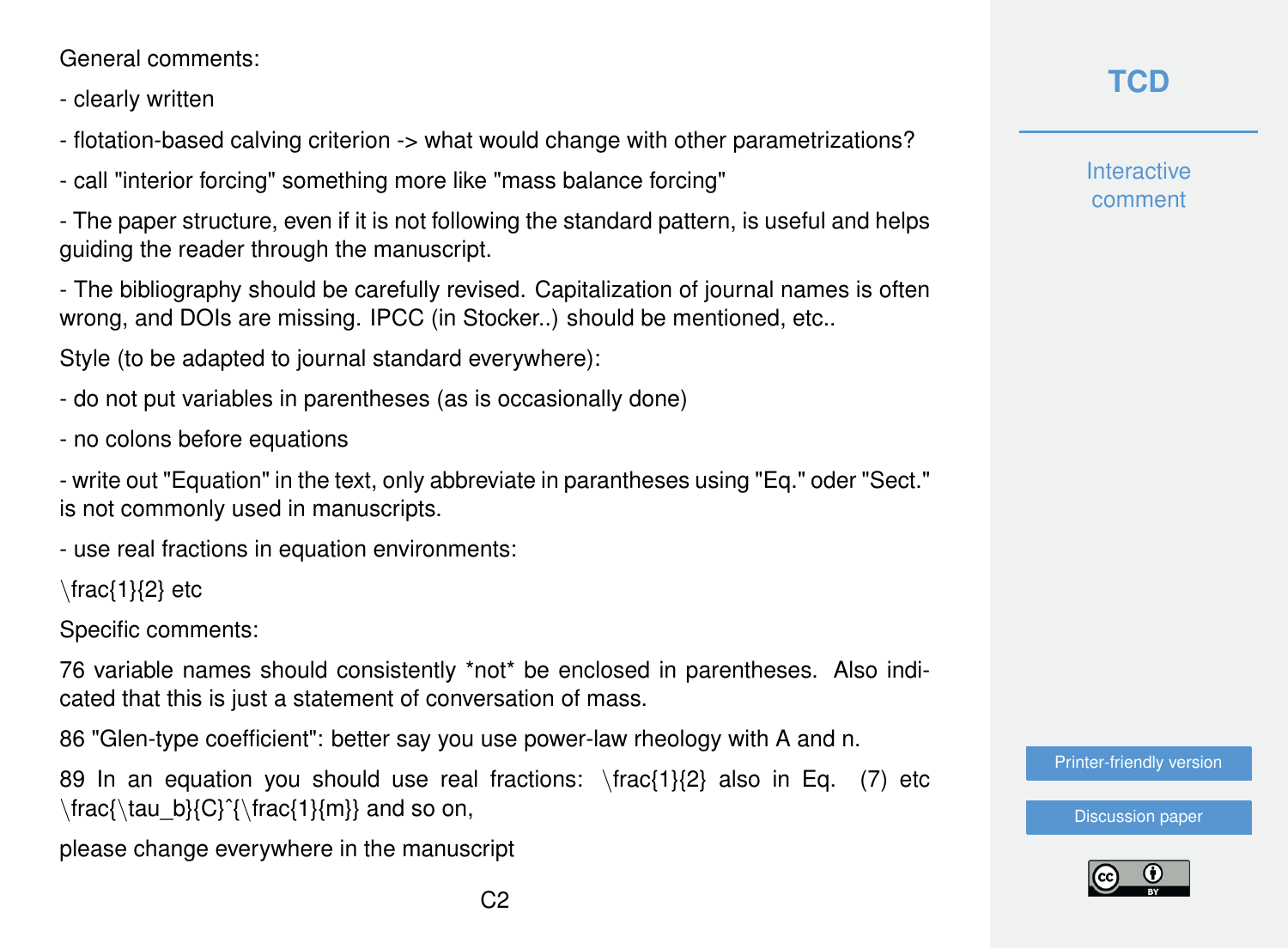105 so, here you allude that your model is defined on a grid?

115 "Section" (not abbreviated in the text)

- Figure 1d: it would be interesting to also display the forcing (maybe as gray line with appropriate scaling).

- Table 1: why is the sliding coefficient given with 5 significant digits? I think in this study this can be any arbitrary number of about that order of magnitude. Same for A.

Scientific notation does not use a \cross, but a \cdot

Also consider two more columns, one for the symbol (should come first) and one for the units.

Table header should not be given in bold.

164 it is not clear what the "two stages" are. Some other designation might better describe the model.

165 "static geometry" (as opposed to "dynamic") is probably what is assumed by all models. Do you mean "linear/sloped"?

167 "S\cross L" should be "S\cdot L" or just "SL". Do not put variable names in parentheses in some places.

167 "Q" : what is this, the flux into the grounding zone? Please make description clearer.

190 Repeat which variable is the "mass balance rate" (I think S)

192 What is this "small reservoir"? Until now there was just one, described by S and L. Maybe this is the purple box in Figure 2. If so, this setup should be made more explicit from the beginning, and Figure 2 should be improved.

200 It is not clear what the use of a linearized system is. It is certainly useful to find eigenvalues and eigenvectors at a certain state.

**Interactive** comment

[Printer-friendly version](https://www.the-cryosphere-discuss.net/tc-2019-301/tc-2019-301-RC1-print.pdf)

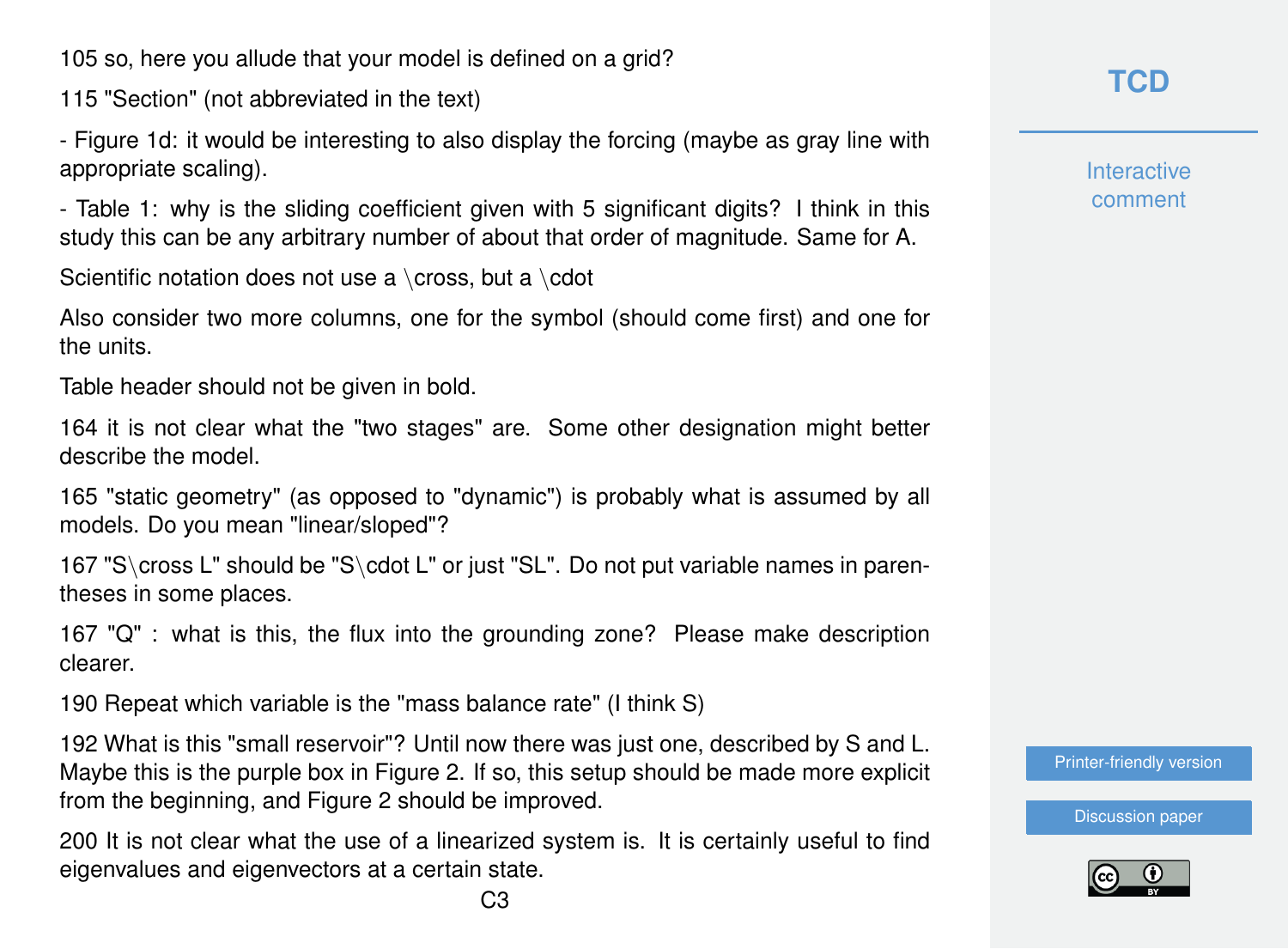But having a "full" model with all nonlinearities, and then using a linearized "deviation model" makes no sense for the large changes investigated. Also, the "full" model is extremely cheap to calculate, as it is just a 2-variable ODE.

Especially given the comments in line 210 that the nonlinear ("full") ODE give the same results makes one wonder, why the linearized version is used at all (except for investigation of eigenvalues).

250 Sn important additional argument in this discussion is also the spatial scale. Interior changes take a certain time, given by the ice flow speed, to affect the terminus, while processes at the terminus are immediately affecting glacier length. This is the same as on any glacier, but the effect of terminus dynamics in tidewater are much faster and bigger than those of terminus melt on a mountain glacier.

265 Here a link to kinematic wave speed would be very interesting. How fast is the terminus signal propagating upstream.

Figure 3: The two blueish-greenish colors are difficult to distinguish, use a better color table.

Figure 4: Use clearer colors, full red, blue etc. They might look less appealing, but are easier discernible.

308 "white noise forcing" (also 311)

346 where do these exact numbers come from?

350 should the "as of 2020" follow "transient response"?

Figure 5: caption: "Table" (upper case)

457 Here the question posed above gets more pressing: why is the linearized model used? Can it be used at all for such large changes? How wrong do the results get? Why is not the "full" simple model used here?

## **[TCD](https://www.the-cryosphere-discuss.net/)**

**Interactive** comment

[Printer-friendly version](https://www.the-cryosphere-discuss.net/tc-2019-301/tc-2019-301-RC1-print.pdf)